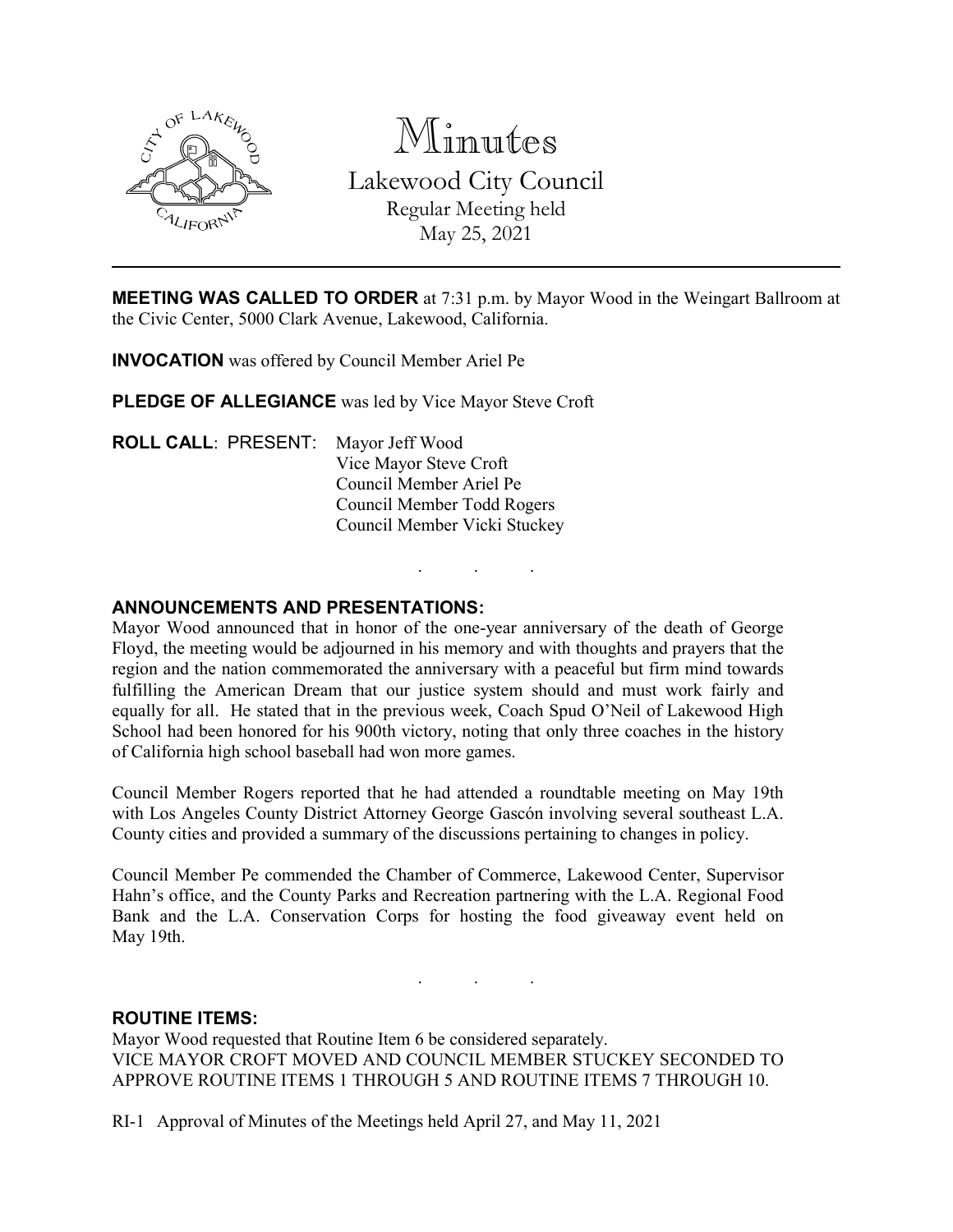City Council Minutes May 25, 2021 Page 2

#### ROUTINE ITEMS: - Continued

RI-2 Approval of Personnel Transactions

- RI-3 Approval of Registers of Demands
- RI-4 Report of City Council Committees' Activities
- RI-5 Approval of Monthly Report of Investment Transactions April 2021
- RI-7 RESOLUTION NO. 2021-17; A RESOLUTION OF THE CITY COUNCIL OF THE CITY OF LAKEWOOD DIRECTING THE PREPARATION OF A REPORT OF DELINQUENT FEES FOR GARBAGE, WASTE AND REFUSE COLLECTION AND DISPOSAL WITHIN THE CITY OF LAKEWOOD, AND SETTING A PUBLIC HEARING THEREON FOR JULY 27, 2021
- RI-8 Approval of Agreement with Fireworks & Stage FX America, LLC for July 2021 Fireworks Display
- RI-9 Approval of Engineering Services Agreement with Craftwater Engineering
- RI-10 Authorization of Rynerson Restroom Roof Improvements with the Conservation Corps of Long Beach

UPON ROLL CALL VOTE, THE MOTION WAS APPROVED:

AYES: COUNCIL MEMBERS: Croft, Pe, Rogers, Stuckey and Wood NAYS: COUNCIL MEMBERS: None

RI-6 Approval of Reappointment to the Southeast Los Angeles County Workforce Development Board

Mayor Wood stated that as the City's SELACO WDB representative, he wanted to acknowledge Mark Dameron, for his strong leadership role, who was in attendance.

MAYOR WOOD MOVED AND VICE MAYOR CROFT SECONDED TO APPROVE THE REAPPOINTMENT OF MARK DAMERON TO THE SOUTHEAST LOS ANGELES COUNTY WORKFORCE DEVELOPMENT BOARD. UPON ROLL CALL VOTE, THE MOTION WAS APPROVED:

AYES: COUNCIL MEMBERS: Croft, Pe, Rogers, Stuckey and Wood NAYS: COUNCIL MEMBERS: None

. . .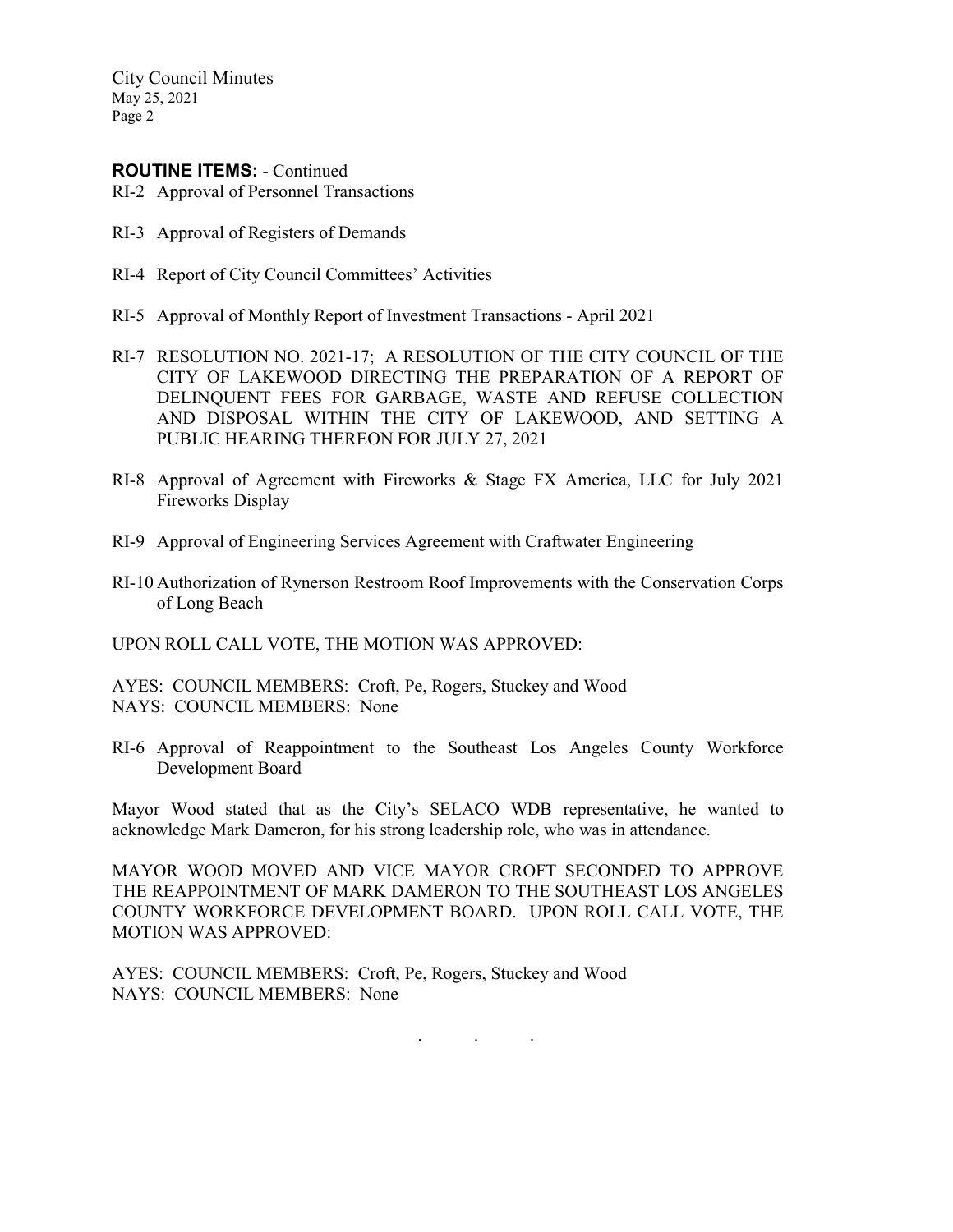# 1.1 • RESOLUTION NO. 2021-18; AMENDING THE RATE FOR BIN AND SPECIAL REFUSE SERVICES

Lisa Rapp, Director of Public Works, made a presentation based on the report in the agenda regarding the annual adjustment of rates for bin and special refuse collection and disposal services.

Mayor Wood opened the public hearing at 7:45 p.m. and called for anyone in the audience wishing to address the City Council on this matter. There was no response.

RESOLUTION NO. 2021-18; A RESOLUTION OF THE CITY COUNCIL OF THE CITY OF LAKEWOOD ADJUSTING THE MAXIMUM FEES OR CHARGES FOR BIN AND SPECIAL REFUSE SERVICE

VICE MAYOR CROFT MOVED AND COUNCIL MEMBER PE SECONDED TO ADOPT RESOLUTION NO. 2021-18. UPON ROLL CALL VOTE, THE MOTION WAS APPROVED:

AYES: COUNCIL MEMBERS: Croft, Pe, Rogers, Stuckey and Wood NAYS: COUNCIL MEMBERS: None

2.1 • SECOND READING AND ADOPTION OF ORDINANCE NO. 2021-2; PERTAINING TO SIGN REGULATION UPDATES

. . .

Steve Skolnik, for the City Attorney, advised that a presentation on the proposed ordinance had been made at the City Council's previous meeting and the ordinance was presented for second reading and adoption at this time.

ORDINANCE NO. 2021-2; AN ORDINANCE OF THE CITY COUNCIL OF THE CITY OF LAKEWOOD AMENDING ARTICLE IX OF THE LAKEWOOD MUNICIPAL CODE PERTAINING TO SIGN REGULATION UPDATES

COUNCIL MEMBER STUCKEY MOVED AND VICE MAYOR CROFT SECONDED TO ADOPT ORDINANCE NO. 2021-2. UPON ROLL CALL VOTE, THE MOTION WAS APPROVED:

AYES: COUNCIL MEMBERS: Croft, Pe, Rogers, Stuckey and Wood NAYS: COUNCIL MEMBERS: None

## 3.1 • SUMMER RECREATION PROGRAMS AND EVENTS

Valarie Frost, Director of Recreation and Community Services displayed slides and made a presentation based on the memo in the agenda highlighting the many programs and events being offered for the summer.

. . .